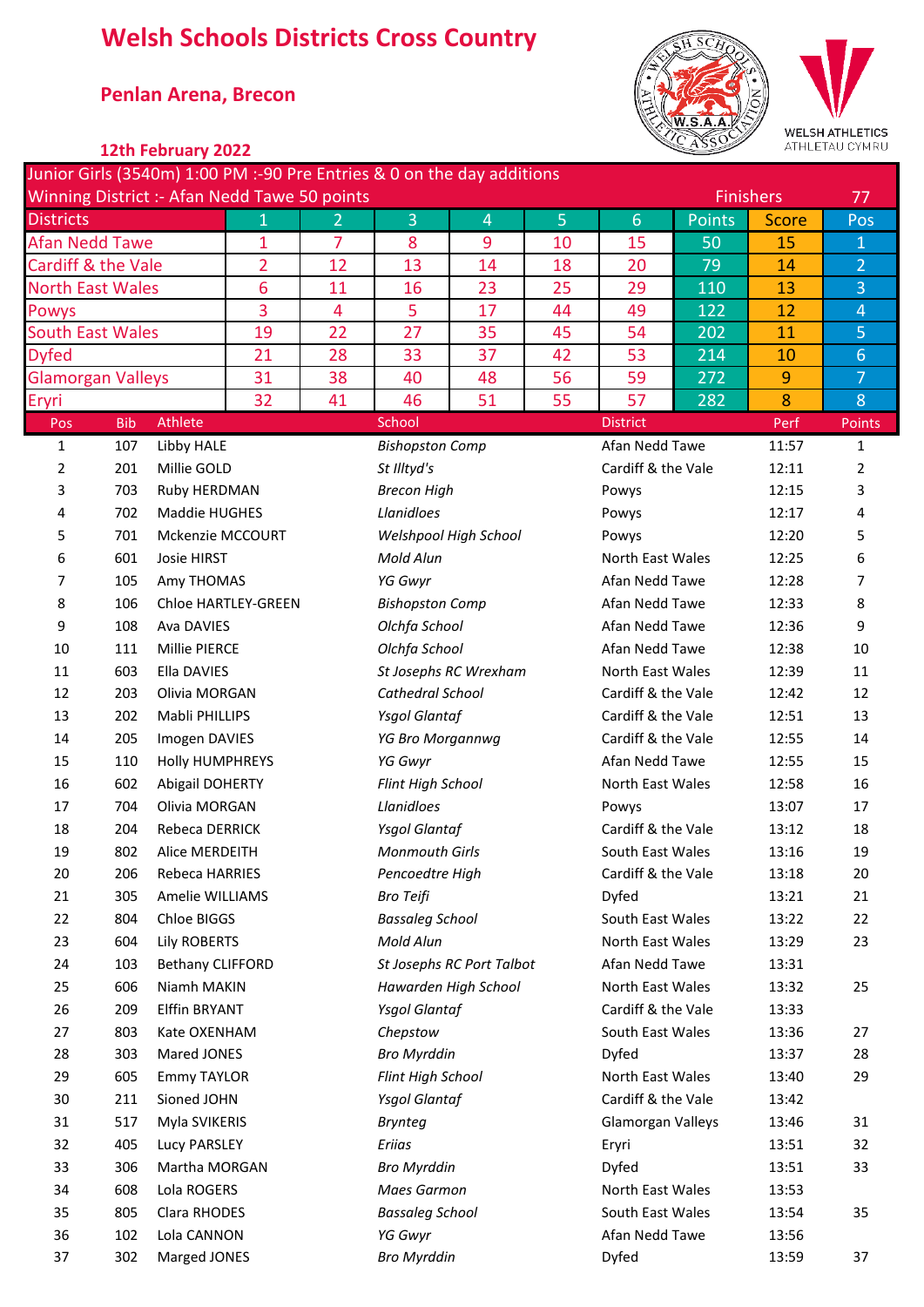# **Welsh Schools Districts Cross Country**

## \* **Penlan Arena, Brecon**



### **\* 12th February 2022**

| Junior Girls (3540m) 1:00 PM :-90 Pre Entries & 0 on the day additions |            |                          |                   |                |                          |                                   |                |                    |        |                  |                |
|------------------------------------------------------------------------|------------|--------------------------|-------------------|----------------|--------------------------|-----------------------------------|----------------|--------------------|--------|------------------|----------------|
| Winning District :- Afan Nedd Tawe 50 points                           |            |                          |                   |                |                          |                                   |                |                    |        | <b>Finishers</b> | 77             |
| <b>Districts</b>                                                       |            |                          | 1                 | $\overline{2}$ | 3                        | 4                                 | $\overline{5}$ | 6                  | Points | <b>Score</b>     | Pos            |
| <b>Afan Nedd Tawe</b>                                                  |            |                          | 1                 | $\overline{7}$ | 8                        | 9                                 | 10             | 15                 | 50     | 15               | $\mathbf{1}$   |
| Cardiff & the Vale                                                     |            |                          | $\overline{2}$    | 12             | 13                       | 14                                | 18             | 20                 | 79     | 14               | $\overline{2}$ |
| <b>North East Wales</b>                                                |            |                          | $6\phantom{1}6$   | 11             | 16                       | 23                                | 25             | 29                 | 110    | 13               | 3              |
| <b>Powys</b>                                                           |            |                          | 3                 | 4              | 5                        | 17                                | 44             | 49                 | 122    | 12               | $\overline{4}$ |
| <b>South East Wales</b>                                                |            |                          | 19                | 22             | 27                       | 35                                | 45             | 54                 | 202    | 11               | 5              |
| <b>Dyfed</b>                                                           |            |                          | 21                | 28             | 33                       | 37                                | 42             | 53                 | 214    | 10               | $6\phantom{a}$ |
| <b>Glamorgan Valleys</b>                                               |            |                          | 31                | 38             | 40                       | 48                                | 56             | 59                 | 272    | 9                | 7              |
| Eryri                                                                  |            |                          | 32                | 41             | 46                       | 51                                | 55             | 57                 | 282    | 8                | 8              |
| Pos                                                                    | <b>Bib</b> | Athlete                  |                   |                | School                   |                                   |                | <b>District</b>    |        | Perf             | Points         |
| 38                                                                     | 534        | Katy GRIFFITHS           |                   |                | <b>Bryntirion</b>        |                                   |                | Glamorgan Valleys  |        | 13:59            | 38             |
| 39                                                                     | 207        | Rose BELL                |                   |                | Cardiff High School      |                                   |                | Cardiff & the Vale |        | 14:00            |                |
| 40                                                                     | 502        | Eva PARRY                |                   |                |                          | Cwm Rhymni-Gelli Haf              |                | Glamorgan Valleys  |        | 14:00            | 40             |
| 41                                                                     | 409        | Elan GRIFFITHS           |                   |                | Ysgol Gyfun Llangefni    |                                   |                | Eryri              |        | 14:12            | 41             |
| 42                                                                     | 308        | Lyra ROBERTS             |                   |                | St John Lloyd            |                                   |                | Dyfed              |        | 14:14            | 42             |
| 43                                                                     | 212        | <b>Rhiannon DERRICK</b>  |                   |                | <b>Ysgol Glantaf</b>     |                                   |                | Cardiff & the Vale |        | 14:21            |                |
| 44                                                                     | 705        |                          | Chardonnay MORGAN |                |                          | Welshpool High School             |                | Powys              |        | 14:23            | 44             |
| 45                                                                     | 810        | Sophie STEELE            |                   |                | Chepstow                 |                                   |                | South East Wales   |        | 14:29            | 45             |
| 46                                                                     | 407        | <b>Bethan BILLINGTON</b> |                   |                | <b>Ysgol Friars</b>      |                                   |                | Eryri              |        | 14:31            | 46             |
| 47                                                                     | 101        | Mari STEPHENS            |                   |                | <b>YG Bro Dur</b>        |                                   |                | Afan Nedd Tawe     |        | 14:32            |                |
| 48                                                                     | 503        | <b>Megan PEWTNER</b>     |                   |                |                          | Cwm Rhymni-Gelli Haf              |                | Glamorgan Valleys  |        | 14:36            | 48             |
| 49                                                                     | 708        | Amy SAYCE                |                   |                | Newtown High School      |                                   |                | Powys              |        | 14:36            | 49             |
| 50                                                                     | 706        | Libby LOXAM              |                   |                |                          | Welshpool High School             |                | Powys              |        | 14:37            |                |
| 51                                                                     | 403        | Hannah BROTHERIDGE       |                   |                | <b>Brynrefail School</b> |                                   |                | Eryri              |        | 14:38            | 51             |
| 52                                                                     | 104        | Lily WILLIAMS            |                   |                | Dwr Y Felin              |                                   |                | Afan Nedd Tawe     |        | 14:41            |                |
| 53                                                                     | 301        | Arianna PROTHEROE        |                   |                | Ysgol Glan Y Môr         |                                   |                | Dyfed              |        | 14:52            | 53             |
| 54                                                                     | 808        | <b>Bibiane AMES</b>      |                   |                | <b>Bassaleg School</b>   |                                   |                | South East Wales   |        | 14:53            | 54             |
| 55                                                                     | 406        | Cadi FRENCH              |                   |                | Ysgol Eifionydd          |                                   |                | Eryri              |        | 14:53            | 55             |
| 56                                                                     | 501        | Grace JAMES              |                   |                |                          | <b>St Clares School Porthcawl</b> |                | Glamorgan Valleys  |        | 14:57            | 56             |
| 57                                                                     | 410        | Ellie DUNN               |                   |                | Ysgol Dyffryn Nantlle    |                                   |                | Eryri              |        | 15:02            | 57             |
| 58                                                                     | 408        | Pola GOLASKI             |                   |                | <b>Ysgol Friars</b>      |                                   |                | Eryri              |        | 15:04            |                |
| 59                                                                     | 505        | Isabelle JACKLIN         |                   |                | St John Baptist          |                                   |                | Glamorgan Valleys  |        | 15:05            | 59             |
| 60                                                                     | 711        | Mya BRADLEY              |                   |                | <b>Caereinion School</b> |                                   |                | Powys              |        | 15:05            |                |
| 61                                                                     | 304        | Megan WILLIAMS           |                   |                |                          | Queen Elizabeth High School       |                | Dyfed              |        | 15:14            |                |
| 62                                                                     | 607        | Eva MCKENZIE             |                   |                | Mold Alun                |                                   |                | North East Wales   |        | 15:17            |                |
| 63                                                                     | 312        | <b>Beatrice MORGAN</b>   |                   |                | <b>Bro Dinefwr</b>       |                                   |                | Dyfed              |        | 15:17            |                |
| 64                                                                     | 712        | Charlotte LEWIS          |                   |                | Gwernyfed                |                                   |                | Powys              |        | 15:18            |                |
| 65                                                                     | 404        | Olwen BAYNES             |                   |                | <b>Brynrefail School</b> |                                   |                | Eryri              |        | 15:26            |                |
| 66                                                                     | 112        | Lottie ROBINSON          |                   |                | <b>Bishopston Comp</b>   |                                   |                | Afan Nedd Tawe     |        | 15:26            |                |
| 67                                                                     | 307        | Erin POWELL              |                   |                |                          | Queen Elizabeth High School       |                | Dyfed              |        | 15:29            |                |
| 68                                                                     | 508        | Mia AMEREIN              |                   |                | <b>Bryntirion</b>        |                                   |                | Glamorgan Valleys  |        | 15:29            |                |
| 69                                                                     | 506        | Isabelle LEWIS           |                   |                | St John Baptist          |                                   |                | Glamorgan Valleys  |        | 15:32            |                |
| 70                                                                     | 504        | Grayce HARVEY            |                   |                | Ysgol Cwm Rhondda        |                                   |                | Glamorgan Valleys  |        | 15:36            |                |
| 71                                                                     | 509        | <b>Grace GRIFFITHS</b>   |                   |                | Ysgol Nantgwyn           |                                   |                | Glamorgan Valleys  |        | 15:37            |                |
| 72                                                                     | 609        | Mared ROBERTS            |                   |                | Brynhyfryd school        |                                   |                | North East Wales   |        | 15:55            |                |
| 73                                                                     | 801        | Anya BRADY               |                   |                | Caldicot                 |                                   |                | South East Wales   |        | 16:05            |                |
| 74                                                                     | 806        | <b>Emily FORDE</b>       |                   |                | Monmouth Comp            |                                   |                | South East Wales   |        | 16:10            |                |